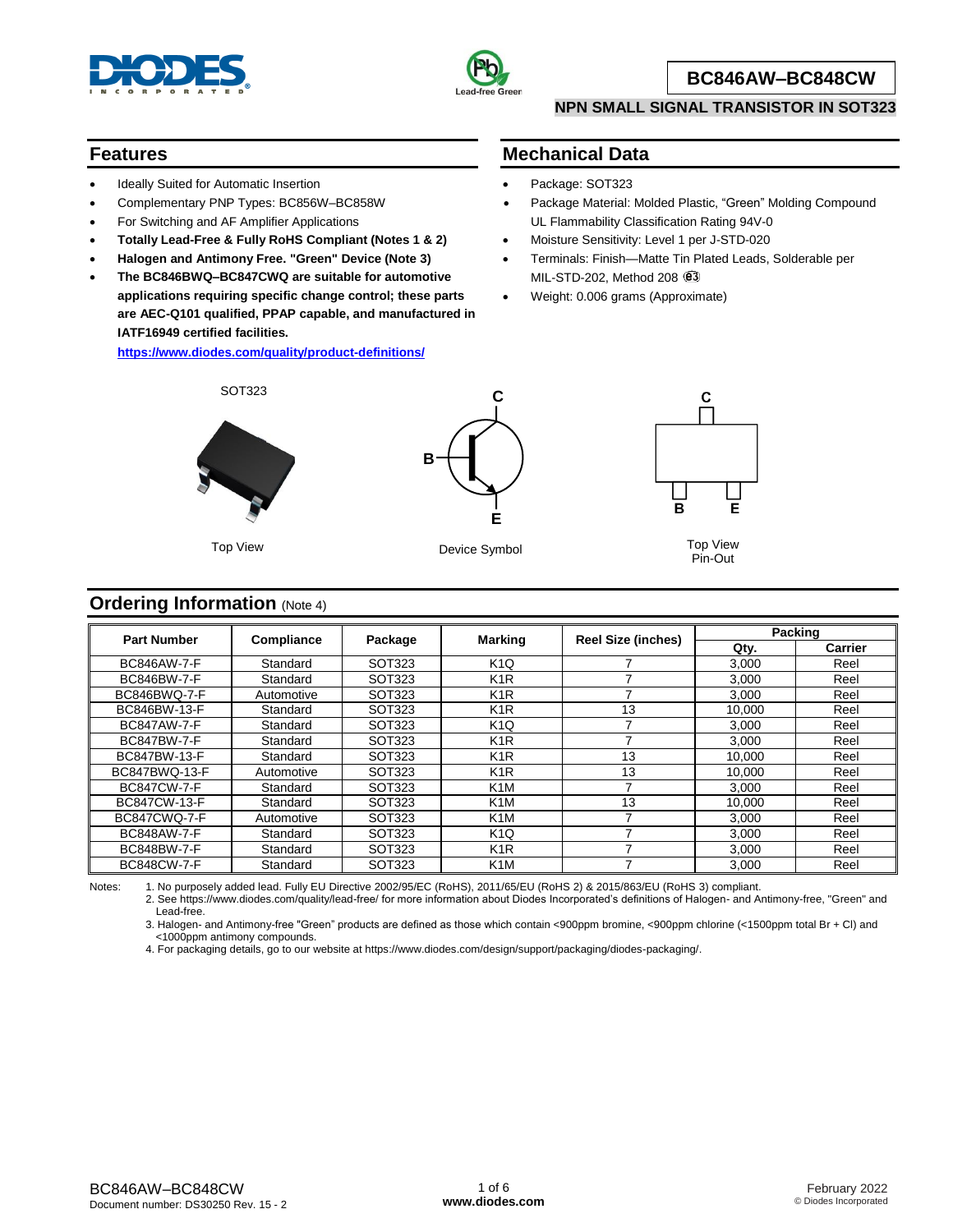

### **Marking Information**



XXX = Product Type Marking Code (Please See Ordering Information) YM = Date Code Marking Y or  $\overline{Y}$  = Year (ex: J = 2022) M or  $\overline{M}$  = Month (ex: 2 = February)

Date Code Key

| Year         | 2003 |     | 2022                     | 2023 | 2024 | 2025 | 2026 | 2027 | 2028 | 2029 | 2030 | 2031       |
|--------------|------|-----|--------------------------|------|------|------|------|------|------|------|------|------------|
| Code         |      | .   | $\overline{\phantom{a}}$ |      | -    | M    | Ν    |      |      |      | ╰    |            |
| <b>Month</b> | Jan  | Feb | Mar                      | Apr  | May  | Jun  | Jul  | Aug  | Sep  | Oct  | Nov  | <b>Dec</b> |
| Code         |      |     |                          |      |      |      |      |      |      |      |      | ັ          |

**Absolute Maximum Ratings** (@T<sup>A</sup> = +25°C, unless otherwise specified.)

| <b>Characteristic</b>               |              | Symbol                 | Value | Unit |  |
|-------------------------------------|--------------|------------------------|-------|------|--|
|                                     | <b>BC846</b> |                        | 80    |      |  |
| Collector-Base Voltage              | <b>BC847</b> | <b>V</b> сво           | 50    | V    |  |
|                                     | <b>BC848</b> |                        | 30    |      |  |
|                                     | <b>BC846</b> |                        | 65    |      |  |
| Collector-Emitter Voltage           | <b>BC847</b> | <b>V<sub>CEO</sub></b> | 45    | V    |  |
|                                     | <b>BC848</b> |                        | 30    |      |  |
| Emitter-Base Voltage                | BC846, BC847 |                        | 6     | V    |  |
|                                     | <b>BC848</b> | <b>VEBO</b>            | 5     |      |  |
| <b>Continuous Collector Current</b> |              | lc.                    | 100   | mA   |  |
| Peak Collector Current              |              | Ісм                    | 200   | mA   |  |
| <b>Peak Base Current</b>            |              | <b>IBM</b>             | 200   | mA   |  |

## **Thermal Characteristics** (@T<sup>A</sup> = +25°C, unless otherwise specified.)

| <b>Characteristic</b>                   |          | <b>Symbol</b>   | Value | Unit |
|-----------------------------------------|----------|-----------------|-------|------|
| <b>Power Dissipation</b>                | (Note 5) | Pn              | 200   | mW   |
| Thermal Resistance, Junction to Ambient | (Note 5) | Reja            | 625   | °C/W |
| Thermal Resistance, Junction to Case    | (Note 5) | $R_{0JC}$       | 115   | °C/W |
| Operating and Storage Temperature Range | Tj. Tstg | $-65$ to $+150$ | °C    |      |

#### **ESD Ratings** (Note 6)

| Characteristic                                               | Svmbo.                     | Value | Unit | <b>JEDEC Class</b> |
|--------------------------------------------------------------|----------------------------|-------|------|--------------------|
| Elect<br>v Model<br>-Body<br>Discharge<br>'ostatıc<br>Human  | <b>HBM</b><br>$-0n$<br>⊏จเ | 4.000 |      | ∼<br>3Α            |
| Electrostatic<br>$\sim$<br><b>Machine Model</b><br>Discharge | <b>MM</b><br>ESD           | 400   |      |                    |

Notes: 5. For a device mounted on minimum recommended pad layout 1oz weight copper that is on a single-sided FR4 PCB; device is measured under still air conditions whilst operating in a steady-state.

6. Refer to JEDEC specification JESD22-A114 and JESD22-A115.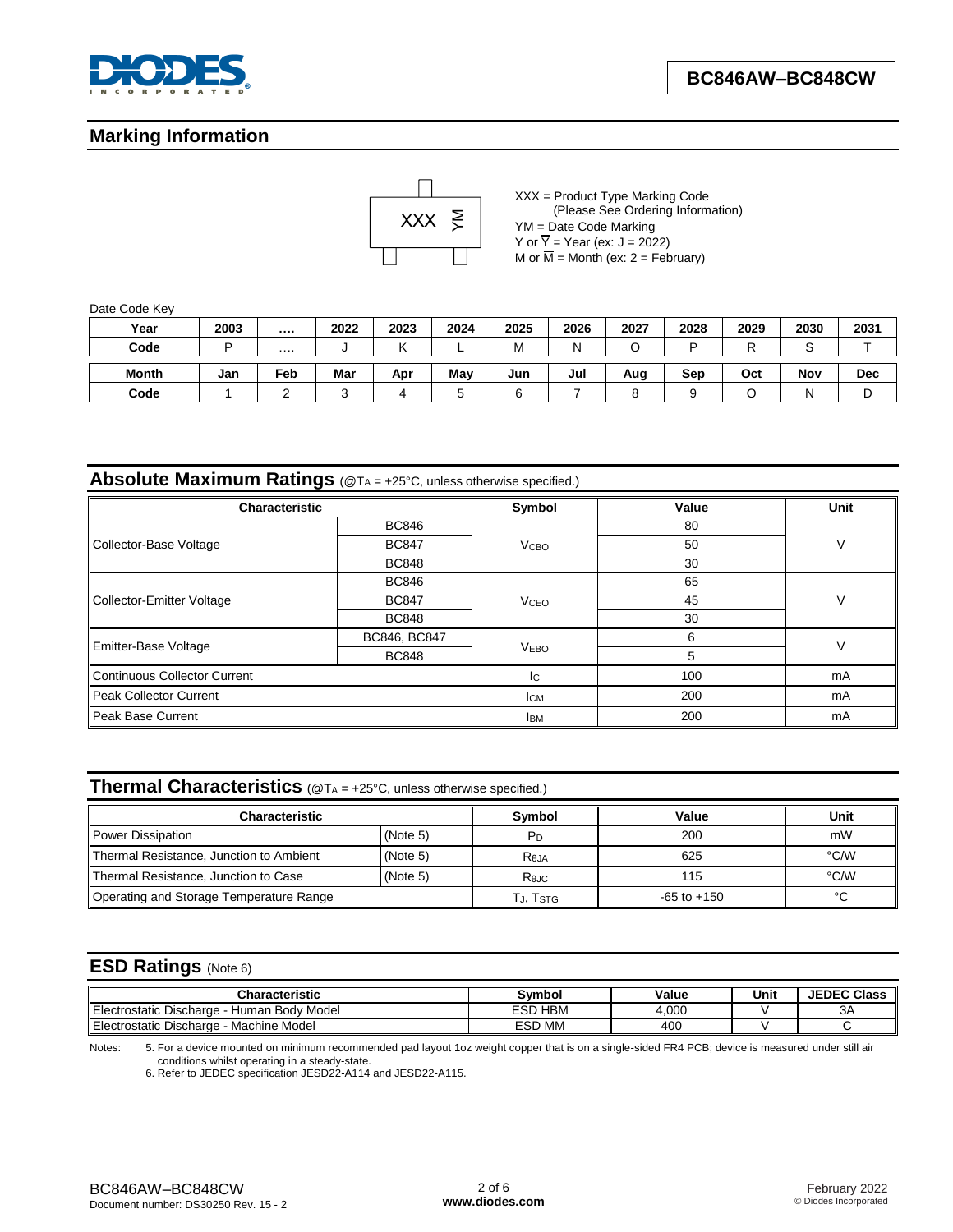

# **Electrical Characteristics** (@TA = +25°C, unless otherwise specified.)

|                                               | <b>Characteristic</b>     |              | Symbol                  | Min | Typ                      | <b>Max</b> | Unit       | <b>Test Condition</b>                                                             |  |
|-----------------------------------------------|---------------------------|--------------|-------------------------|-----|--------------------------|------------|------------|-----------------------------------------------------------------------------------|--|
|                                               |                           | <b>BC846</b> |                         | 80  |                          |            |            |                                                                                   |  |
| Collector-Base Breakdown Voltage              |                           | <b>BC847</b> | <b>BV<sub>CBO</sub></b> | 50  |                          |            | $\vee$     | $IC = 100µA$                                                                      |  |
|                                               |                           | <b>BC848</b> |                         | 30  |                          |            |            |                                                                                   |  |
|                                               |                           | <b>BC846</b> |                         | 65  |                          |            |            |                                                                                   |  |
| Collector-Emitter Breakdown Voltage (Note 7)  |                           | <b>BC847</b> | <b>BVCEO</b>            | 45  |                          |            | $\vee$     | $lc = 10mA$                                                                       |  |
|                                               |                           | <b>BC848</b> |                         | 30  |                          |            |            |                                                                                   |  |
| Emitter-Base Breakdown Voltage                |                           | BC846, BC847 | <b>BVEBO</b>            | 6   |                          |            | $\vee$     |                                                                                   |  |
|                                               |                           | <b>BC848</b> |                         | 5   |                          |            |            | $I_E = 100 \mu A$                                                                 |  |
|                                               |                           | A            |                         | 110 | 180                      | 220        |            |                                                                                   |  |
| DC Current Gain (Note 7)                      | <b>Current Gain Group</b> | B            | h <sub>FE</sub>         | 200 | 290                      | 450        | —          | $V_{CE} = 5.0V$ , $I_C = 2.0mA$                                                   |  |
|                                               |                           | $\mathsf{C}$ |                         | 420 | 520                      | 800        |            |                                                                                   |  |
|                                               |                           |              | <b>ICBO</b>             |     |                          | 20         | nA         | $VCB = 30V$                                                                       |  |
| <b>Collector Cutoff Current</b>               |                           |              |                         |     |                          | 5          | μA         | $VCB = 30V$ , $TA = +150^{\circ}C$                                                |  |
|                                               |                           |              | VCE(sat)                |     | 90                       | 250        | mV         | $I_C = 10mA$ , $I_B = 0.5mA$                                                      |  |
| Collector-Emitter Saturation Voltage (Note 7) |                           |              |                         |     | 200                      | 600        |            | $IC = 100mA$ , $IB = 5.0mA$                                                       |  |
|                                               |                           |              | VBE(on)                 | 580 | 660                      | 700        | mV         | $lc = 2mA$ , $Vce = 5V$                                                           |  |
| Base-Emitter Turn-on Voltage (Note 7)         |                           |              |                         |     | $\overline{\phantom{0}}$ | 770        |            | $I_c = 10mA$ , $V_{CE} = 5V$                                                      |  |
|                                               |                           |              |                         |     | 700                      |            | mV         | $I_C = 10mA$ , $I_B = 0.5mA$                                                      |  |
| Base-Emitter Saturation Voltage (Note 7)      |                           |              | VBE(sat)                |     | 900                      |            |            | $I_c = 100mA$ , $I_B = 5mA$                                                       |  |
| <b>Output Capacitance</b>                     |                           |              | C <sub>oho</sub>        |     | 3                        | 4.5        | pF         | $VCB = 10V, f = 1.0MHz$                                                           |  |
| <b>Transition Frequency</b>                   |                           |              | fτ                      | 100 | 300                      |            | <b>MHz</b> | $VCE = 5V$ , $lc = 10mA$<br>$f = 100$ MHz                                         |  |
| Noise Figure                                  |                           |              | <b>NF</b>               |     |                          | 10         | dB         | $VCE = 5V$ , $IC = 200\mu A$<br>$RS = 2k\Omega$ , f = 1kHz<br>$\Delta f = 200$ Hz |  |

Note: 7. Measured under pulsed conditions. Pulse width ≤ 300µs. Duty cycle ≤ 2%.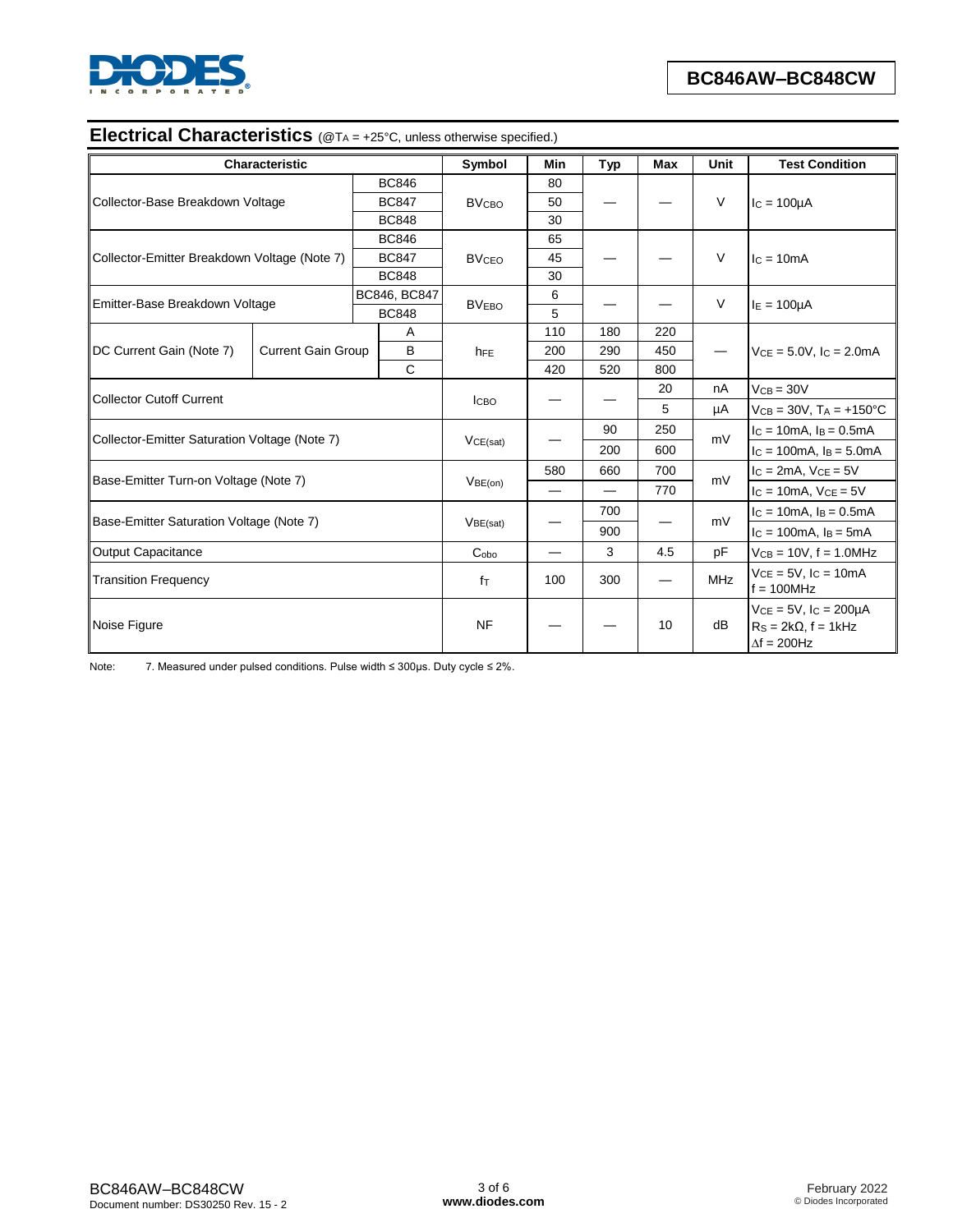

## **Typical Electrical Characteristics** (@T<sup>A</sup> = +25°C, unless otherwise specified.)

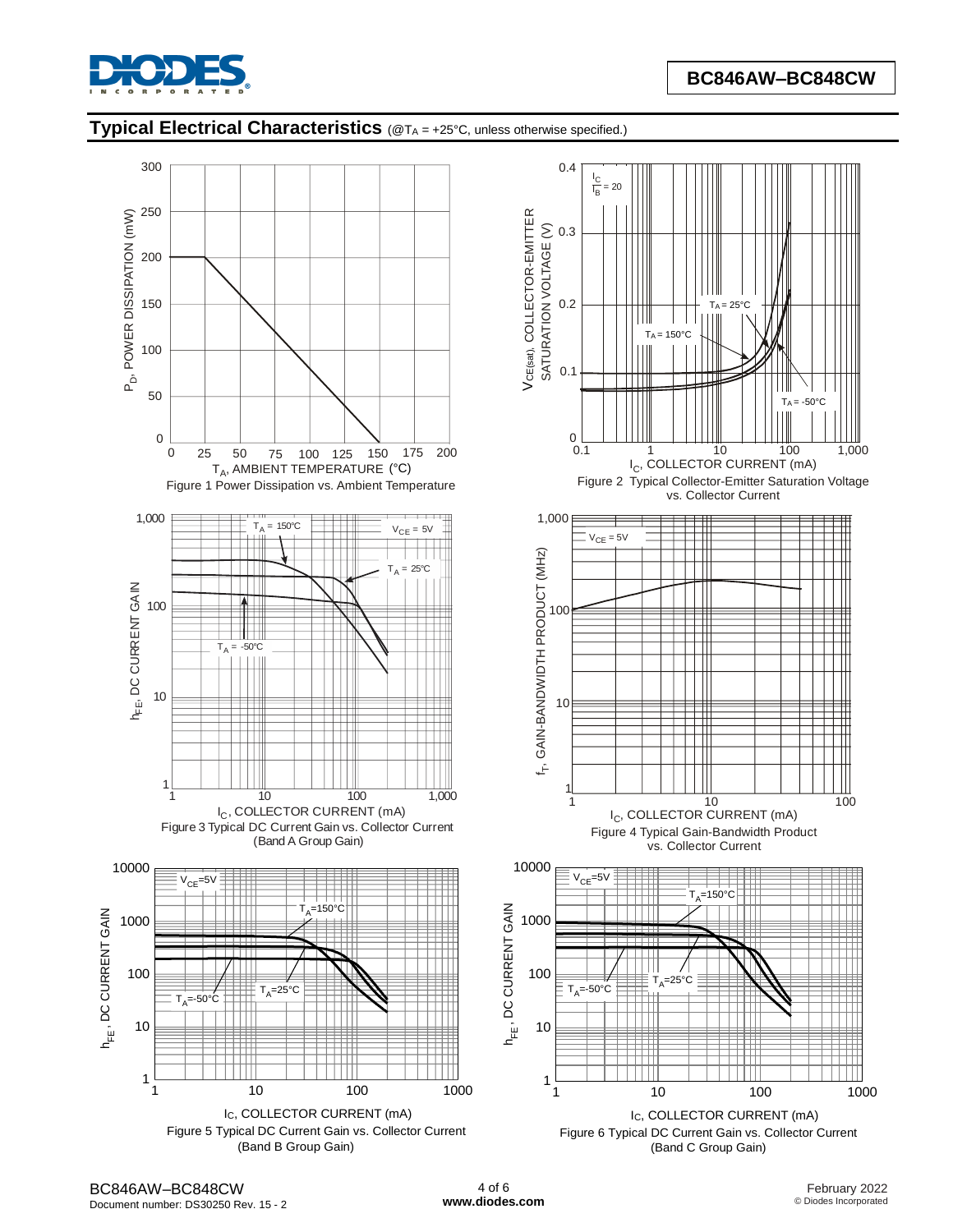

## **Package Outline Dimensions**

Please se[e http://www.diodes.com/package-outlines.html](http://www.diodes.com/package-outlines.html) for the latest version.

#### **SOT323**



| <b>SOT323</b>  |             |            |       |  |  |  |  |  |
|----------------|-------------|------------|-------|--|--|--|--|--|
| Dim            | Min         | Max<br>Typ |       |  |  |  |  |  |
| A <sub>1</sub> | 0.00        | 0.10       | 0.05  |  |  |  |  |  |
| A2             | 0.90        | 1.00       | 0.95  |  |  |  |  |  |
| b              | 0.25        | 0.40       | 0.30  |  |  |  |  |  |
| C              | 0.10        | 0.18       | 0.11  |  |  |  |  |  |
| D              | 1.80        | 2.20       | 2.15  |  |  |  |  |  |
| Е              | 2.00        | 2.20       | 2.10  |  |  |  |  |  |
| E1             | 1.15        | 1.35       | 1.30  |  |  |  |  |  |
| е              | 0.650 BSC   |            |       |  |  |  |  |  |
| е1             | 1.20        | 1.40       | 1.30  |  |  |  |  |  |
| F              | 0.375 0.475 |            | 0.425 |  |  |  |  |  |
| L              | 0.25        | 0.40       | 0.30  |  |  |  |  |  |
| a              | n۰          | R۰         |       |  |  |  |  |  |
| ISIOI<br>ıs    |             |            |       |  |  |  |  |  |

## **Suggested Pad Layout**

Please se[e http://www.diodes.com/package-outlines.html](http://www.diodes.com/package-outlines.html) for the latest version.



| <b>Dimensions</b> | Value<br>(in mm) |
|-------------------|------------------|
| C                 | 0.650            |
| G                 | 1.300            |
| x                 | 0.470            |
|                   | 0.600            |
|                   | 2.500            |